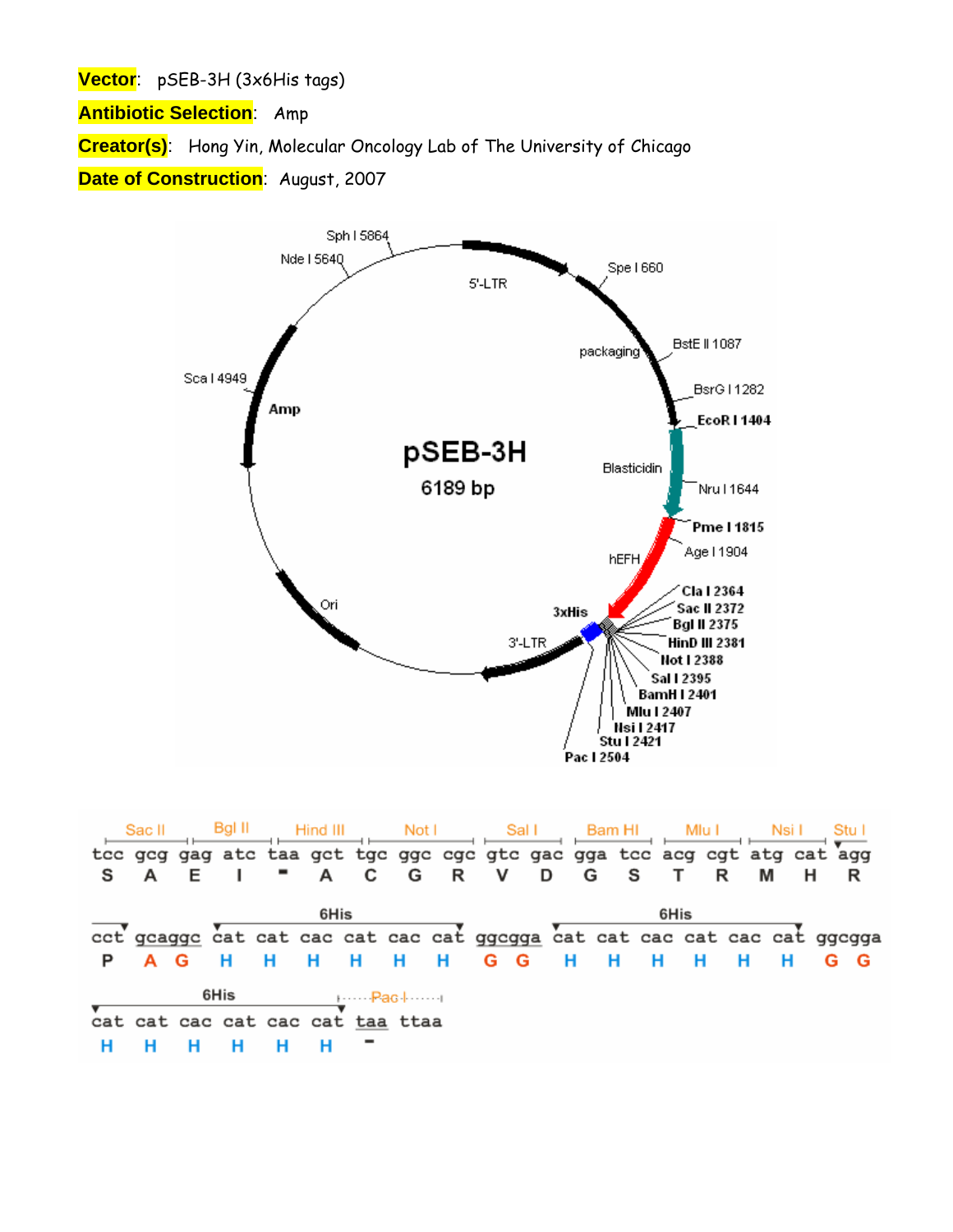## **pSEB-3H (human EF1a/HLTV hybrid promoter) Full-Length Sequence**

TGAAAGACCC CACCTGTAGG TTTGGCAAGC TAGCTTAAGT AACGCCATTT TGCAAGGCATGGAAAATACATAACTGAGAA TAGAGAAGTT AGATCAAGG TTAGGAACAGAGAGACAGCAGAATATGGGCCAAACAGGATATCTGTGGTAAGCAGTTCCTCCCCGGCTCAGGGCCAAGAACAGATGGTCCCCAGATGCGGTCCCGC CCTCAGCAGTTTCTAGAGAACCATCAGATGTTTCCAGGGTGCCCCAAGGACCTGAAATGACCCTGTGCCTTATTTGAACTAACCAATCAGTTCGCTTCTCGCTTCT GTTCGCGCGCTTCTGCTCCCCGAGCTCAATAAAAGAGCCCACAACCCCTCACTCGGCGCGCCAGTCCTCCGATAGACTGCGTCGCCCGGGTACCCGTATTCCCAAT AAAGCCTCTTG CTGTTTGCAT CCGAATCGTG GACTCGCTGA TCCTTGGGAG GGTCTCCTCAGATTGATTGACTGCCCACCTCGGGGGTCTTTCATTTGGAG GTTCCACCGA GATTTGGAGACCCCTGCCCA GGGACCACCGACCCCCCCGC CGGGAGGTAA GCTGGCCAGC GGTCGTTTCGTGTCTGTCTC TGTCTTTGTG CGTGTTTGTGCCGGCATCTAATGTTTGCGCCTGCGTCTGTACTAGTTAGCTAACTAGCTCTGTATCTGGCGGACCCGTGGTGGAACTGACGAGTTCTGAACACCCG GCCG CAACCCTGGG AGACGTCCCAGGGACTTTGGGGGCCGTTTTTGTGGCCCGACCTGAGGAAGGGAGTCGATGTGGAATCCGACCCCGTCAGGATATGTGGTT CTGGTAGGAGACGAGAACCT AAAACAGTTC CCGCCTCCGT CTGAATTTTTGCTTTCGGTT TGGAACCGAAGCCGCGCGTC TTGTCTGCTG CAGCGCTGCA GCATCGTTCT GTGTTGTCTC TGTCTGACTGTGTTTCTGTA TTTGTCTGAA AATTAGGGCC AGACTGTTAC CACTCCCTTAAGTTTGACCTTAGGTCACTG GAAAGATGTCGAGCGGATCG CTCACAACCA GTCGGTAGAT GTCAAGAAGAGACGTTGGGT TACCTTCTGC TCTGCAGAAT GGCCAACCTTTAACGTCGGA TGGCCGCGAGACGGCACCTT TAACCGAGAC CTCATCACCC AGGTTAAGAT CAAGGTCTTT TCACCTGGCCCGCATGGACA CCCAGACCAGGTCCCCTACA TCGTGACCTG GGAAGCCTTG GCTTTTGACCCCCCTCCCTG GGTCAAGCCCTTTGTACACC CTAAGCCTCC GCCTCCTCTT CCTCCATCCGCCCCGTCTCT CCCCCTTGAACCTCCTCGTTCGACCCCGCCTCGATCCTCCCTTTATCCAGCCCTCACTCCTTCTCTAGGCGCCG**GAATTC**ACCATGGCCAAGCCTTTGTCTCAAGA AGAATCCACCCTCATTGAAAGAGCAACGGCTACAATCAACAGCATCCCCATCTCTGAAGACTACAGCGTCGCCAGCGCAGCTCTCTCTAGCGACGGCCGCATCTTC ACTGGTGTCAATGTATATCATTTTACTGGGGGACCTTGTGCAGAACTCGTGGTGCTGGGCACTGCTGCTGCTGCGGCAGCTGGCAACCTGACTTGTATCGTCGCGA TCGGAAATGAGAACAGGGGCATCTTGAGCCCCTGCGGACGGTGCCGACAGGTGCTTCTCGATCTGCATCCTGGGATCAAAGCCATAGTGAAGGACAGTGATGGACA GCCGACGGCAGTTGGGATTCGTGAATTGCTGCCCTCTGGTTATGTGTGGGAGGGCtaa**gtttaaacatgcag**CGCTCCGGTGCCCGTCAGTGGGCAGAGCGCACAT CGCCCACAGTCCCCGAGAAGTTGGGGGGAGGGGTCGGCAATTGAACCGGTGCCTAGAGAAGGTGGCGCGGGGTAAACTGGGAAAGTGATGTCGTGTACTGGCTCCG CCTTTTTCCCGAGGGTGGGGGAGAACCGTATATAAGTGCAGTAGTCGCCGTGAACGTTCTTTTTCGCAACGGGTTTGCCGCCAGAACACAGCTGAAGCTAGCTTCG AGGGGCTCGCATCTCTCCTTCACGCGCCCGCCGCCCTACCTGAGGCCGCCATCCACGCCGGTTGAGTCGCGTTCTGCCGCCTCCCGCCTGTGGTGCCTCCTGAACT GCGTCCGCCGTCTAGGTAAGTTTAAAGCTCAGGTCGAGACCGGGCCTTTGTCCGGCGCTCCCTTGGAGCCTACCTAGACTCAGCCGGCTCTCCACGCTTTGCCTGA CCCTGCTTGCTCAACTCTACGTCTTTGTTTCGTTTTCTGTTCTGCGCCGTTACAGATCCAAGCTGTGACCGGCGCCTAC **atcgat ccgcgg AGAtctaagctt gcgg ccg cgt cga cgg atc cA CGC GT atgcat AGGCCT** gcaggc cat cat cat cac cat cac cat ggcgga cat cat cac cat cac cat ggcgga cat cat cac cat cac catT TAATTAA **CGAT**AAAATAAAAGATTTTATTTAGTCTCCAGAAAAAGGGGGGAATGAAAGACCCCACCTGTAGGTTTGGCAAGCTAGCTTAAGTAACGCCATTTTGCAAGGCATG GAAAATACATAACTGAGAATAGAGAAGTTCAGATCAAGGTTAGGAACAGAGAGACAGCAGAATATGGGCCAAACAGGATATCTGTGGTAAGCAGTTCCTGCCCCGG CTCAGGGCCAAGAACAGATGGTCCCCAGATGCGGTCCCGCCCTCAGCAGTTTCTAGAGAACCATCAGATGTTTCCAGGGTGCCCCAAGGACCTGAAATGACCCTGT GCCTTATTTGAACTAACCAATCAGTTCGCTTCTCGCTTCTGTTCGCGCGCTTCTGCTCCCCGAGCTCAATAAAAGAGCCCACAACCCCTCACTCGGCGCGCCAGTC רידר הארטונאבראם הארטונים המנויים המוניינים את המנויים המנויים המנויים מהיינים מהיינים המניינים המניינים המנויים המנויים המנויים המנויים המנויים המנויים המנויים המנויים המנויים המנויים המנויים המנויים המנויים המנויים המנו TTGACTACCCGTCAGCGGGGGTCTTTCATGGGTAACAGTTTCTTGAAGTTGGAGAACAACATTCTGAGGGTAGGAGTCGAATATTAAGTAATCCTGACTCAATTAG CCACTGTTTTGAATCCACATACTCCAATACTCCTGAAATAGTTCATTATGGACAGCGCAGAAGAGCTGGGGAGAATTAATTCGTAATCATGGTCATAGCTGTTTCC TGTGTGAAATTGTTATCCGCTCACAATTCCACACAACATACGAGCCGGAAGCATAAAGTGTAAAGCCTGGGGTGCCTAATGAGTGAGCTAACTCACATTAATTGCG TTGCGCTCACTGCCCGCTTTCCAGTCGGGAAACCTGTCGTGCCAGCTGCATTAATGAATCGGCCAACGCGCGGGGAGAGGCGGTTTGCGTATTGGGCG CTCTTCCGCT TCCTCGCTCA CTGACTCGCTGCGCTCGGTC GTTCGGCTGCGGCGAGCGGTATCAGCTCACTCAAAGGCGGTAATACGGTTATCCACAGAA TCAGGGGATAACGCAGGAAA GAACATGTGAGCAAAAGGCC AGCAAAAGGC CAGGAACCGT AAAAAGGCCGCGTTGCTGGC GTTTTTCCATAGGCTCCGCC CCCCTGACGA GCATCACAAA AATCGACGCTCAAGTCAGAG GTGGCGAAAC CCGACAGGAC TATAAAGATACCAGGCGTTT CCCCCTGGAAGCTCCCTCGT GCGCTCTCCT GTTCCGACCC TGCCGCTTAC CGGATACCTG TCCGCCTTTCTCCCTTCGGG AAGCGTGGCGCTTTCTCATA GCTCACGCTGTAGGTATCTC AGTTCGGTGTAGGTCGTTCG CTCCAAGCTGGGCTGTGTGC ACGAACCCCC CGTTCAGCCC GACCGCTGCGCCTTATCCGG TAACTATCGT CTTGAGTCCA ACCCGGTAAGACACGACTTA TCGCCACTGGCAGCAGCCAC TGGTAACAGG ATTAGCAGAG CGAGGTATGT AGGCGGTGCT ACAGAGTTCTTGAAGTGGTG GCCTAACTACGGCTACACTA GAAGGACAGT ATTTGGTATC TGCGCTCTGCTGAAGCCAGT TACCTTCGGAAAAAGAGTTG GTAGCTCTTG ATCCGGCAAA CAAACCACCGCTGGTAGCGG TGGTTTTTTT GTTTGCAAGC AGCAGATTACGCGCAGAAAA AAAGGATCTCAAGAAGATCC TTTGATCTTT TCTACGGGGT CTGACGCTCA GTGGAACGAA AACTCACGTTAAGGGATTTT GGTCATGAGATTATCAAAAA GGATCTTCAC CTAGATCCTT TTAAATTAAAAATGAAGTTT TAAATCAATCTAAAGTATAT ATGAGTAAAC TTGGTCTGAC AGTTACCAATGCTTAATCAG TGAGGCACCT ATCTCAGCGA TCTGTCTATTTCGTTCATCC ATAGTTGCCTGACTCCCCGT CGTGTAGATA ACTACGATAC GGGAGGGCTT ACCATCTGGC CCCAGTGCTGCAATGATACC GCGAGACCCACGCTCACCGG CTCCAGATTT ATCAGCAATA AACCAGCCAGCCGGAAGGGC CGAGCGCAGAAGTGGTCCTG CAACTTTATC CGCCTCCATC CAGTCTATTAATTGTTGCCG GGAAGCTAGA GTAAGTAGTT CGCCAGTTAATAGTTTGCGC AACGTTGTTGCCATTGCTAC AGGCATCGTG GTGTCACGCT CGTCGTTTGGTATGGCTTCA TTCAGCTCCGGTTCCCAACG ATCAAGGCGA GTTACATGAT CCCCCATGTT GTGCAAAAAA GCGGTTAGCTCCTTCGGTCC TCCGATCGTTGTCAGAAGTA AGTTGGCCGC AGTGTTATCA CTCATGGTTATGGCAGCACT GCATAATTCT CTTACTGTCA TGCCATCCGTAAGATGCTTT TCTGTGACTGGTGAGTACTC AACCAAGTCA TTCTGAGAAT AGTGTATGCG GCGACCGAGT TGCTCTTGCCCGGCGTCAAT ACGGGATAAT ACCGCGCCACATAGCAGAACTTTAAAAGTG CTCATCATTGGAAAACGTTC TTCGGGGCGAAAACTCTCAA GGATCTTACC GCTGTTGAGA TCCAGTTCGATGTAACCCAC TCGTGCACCC AACTGATCTT CAGCATCTTTTACTTTCACC AGCGTTTCTGGGTGAGCAAA AACAGGAAGG CAAAATGCCG CAAAAAAGGG AATAAGGGCG ACACGGAAATGTTGAATACT CATACTCTTC CTTTTTCAAT ATTATTGAAG CATTTATCAG GGTTATTGTCTCATGAGCGG ATACATATTTGAATGTATTT AGAAAAATAAACAAATAGGG GTTCCGCGCACATTTCCCCG AAAAGTGCCA CCTGACGTCT AAGAAACCATTATTATCATG ACATTAACCTATAAAAATAG GCGTATCACG AGGCCCTTTC GTCTCGCGCG TTTCGGTGAT GACGGTGAAAACCTCTGACA CATGCAGCTC CCGGAGACGG TCACAGCTTG TCTGTAAGCGGATGCCGGGAGCAGACAAGC CCGTCAGGGCGCGTCAGCGG GTGTTGGCGG GTGTCGGGGC TGGCTTAACTATGCGGCATC AGAGCAGATT GTACTGAGAG TGCACCATATGCGGTGTGAA ATACCGCACAGATGCGTAAG GAGAAAATAC CGCATCAGGC GCCATTCGCC ATTCAGGCTG CGCAACTGTTGGGAAGGGCG ATCGGTGCGGGCCTCTTCGC TATTACGCCA GCTGGCGAAA GGGGGATGTGCTGCAAGGCG ATTAAGTTGGGTAACGCCAG GGTTTTCCCA GTCACGACGT TGTAAAACGACGGCGCAAGG AATGGTGCAT GCAAGGAGAT GGCGCCCAACAGTCCCCCGG CCACGGGGCCTGCCACCATA CCCACGCCGA AACAAGCGCT CATGAGCCCGAAGTGGCGAG CCCGATCTTCCCCATCGGTG ATGTCGGCGA TATAGGCGCC AGCAACCGCA CCTGTGGCGC CGGTGATGCCGGCCACGATG CGTCCGGCGTAGAGGCGATT AGTCCAATTT GTTAAAGACA GGATATCAGTGGTCCAGGCT CTAGTTTTGA CTCAACAATA TCACCAGCTGAAGCCTATAG AGTACGAGCCATAGATAAAA TAAAAGATTT TATTTAGTCT CCAGAAAAAG GGGGGAA

## **Unique enzymes in pSEB-3H:**

| Spe I          | A`CTAG, T            | 660  |
|----------------|----------------------|------|
| <b>BstE II</b> | G`GTNAC.C            | 1087 |
| BsrG I         | T`GTAC, A            | 1282 |
| ECOR I         | G'AATT.C             | 1404 |
| Bby II         | GAAGAC 7/11          | 1497 |
| Bbs I          | GAAGAC 8/12          | 1498 |
| Nru I          | TCG CGA              | 1644 |
| BsaB I         | <b>GATNN   NNATC</b> | 1711 |
| Pme I          | CTTT AAAC            | 1815 |
| Mun I          | C'AATT.G             | 1897 |
| Age I          | A`CCGG.T             | 1904 |
| Cla I          | AT CG, AT            | 2364 |
| Sac II         | CC, GC 'GG           | 2372 |
| Bal II         | A`GATC.T             | 2375 |
|                |                      |      |

| HinD III | A'AGCT.T               | 2381 |
|----------|------------------------|------|
| Not I    | GC `GGCC , GC          | 2388 |
| Sal I    | G`TCGA.C               | 2395 |
| Acc I    | GT MK.AC               | 2396 |
| HinC II  | GTY   RAC              | 2397 |
| Hind II  | GTY RAC                | 2397 |
| BamH I   | G'GATC.C               | 2401 |
| Mlu I    | A CGCG.T               | 2407 |
| Nsi I    | A. TGCA'T              | 2417 |
| Stu I    | AGG CCT                | 2421 |
| Pac I    | TTA, AT`TAA            | 2504 |
| Sca I    | AGT ACT                | 4949 |
| Nde I    | CA'TA.TG               | 5640 |
| Sph I    | G.CATG'C               | 5864 |
|          | Number of enzymes = 28 |      |

The following enzymes do not cut in pSEB-3H: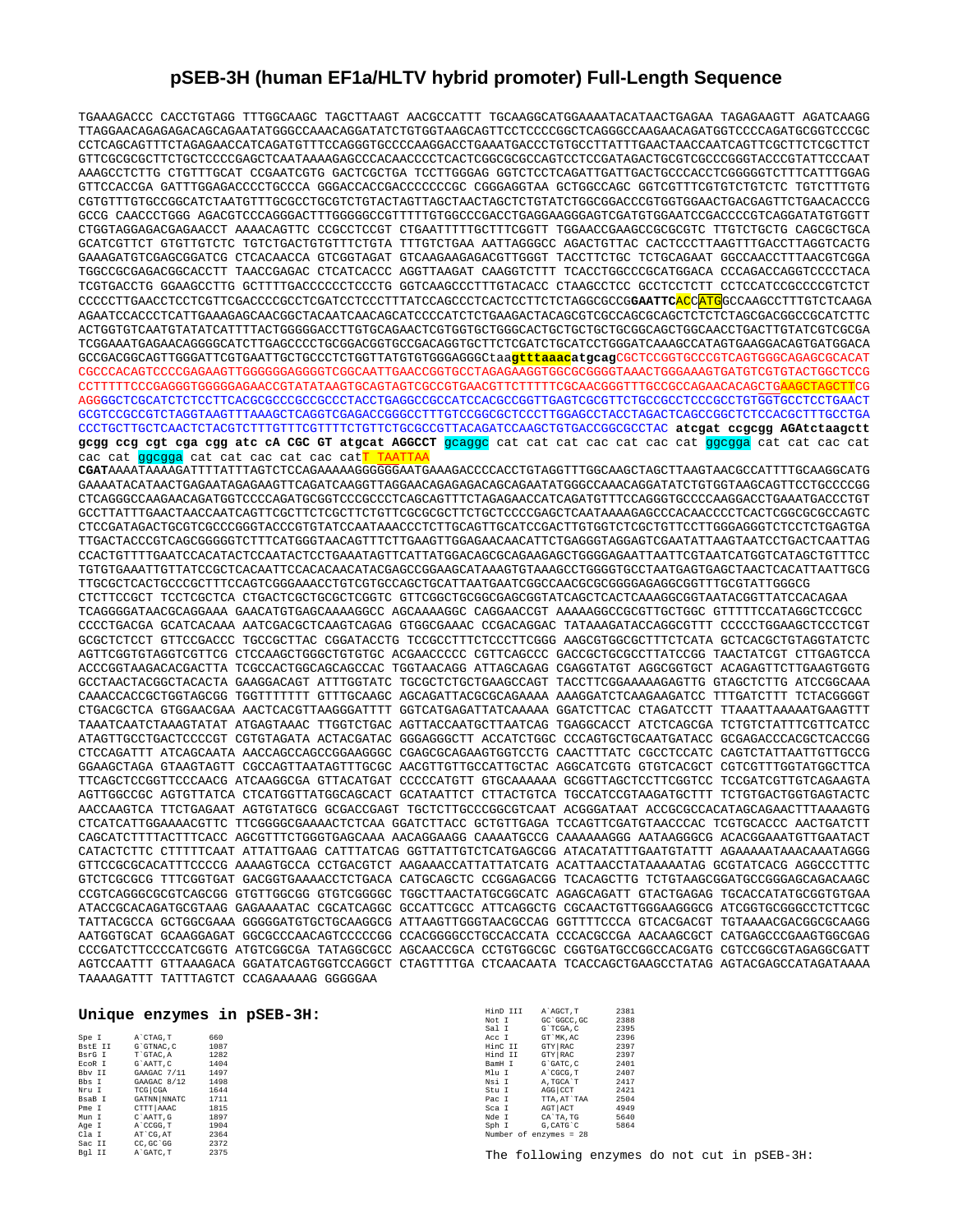| Apa I             | Avr II<br>BsiW I |              | Bcl I                          | Blp I              |              | BsaA I               | BsoF I              | (41)        | 2725<br>727  | 2738<br>901  | 5870<br>917  | 920          |
|-------------------|------------------|--------------|--------------------------------|--------------------|--------------|----------------------|---------------------|-------------|--------------|--------------|--------------|--------------|
| BsiC I<br>BspM I  | BspM II          |              | Bsm I<br>Bst1107 I             | Bsp120 I<br>BstB I |              | Bsp1286 I<br>Dra III |                     |             | 925<br>1532  | 928<br>1606  | 1133<br>1609 | 1513<br>1612 |
| Eco72 I<br>PflM I | Esp I<br>Pml I   |              | Fse I<br>Rsr II                | Hpa I<br>Sfi I     |              | PaeR7 I<br>SnaB I    |                     |             | 1615<br>2043 | 1618<br>2102 | 1782<br>2117 | 1823<br>2148 |
| Spl I             | Srf I            |              | Xca I                          | Xcm I              |              | Xho I                |                     |             | 2388<br>3500 | 2391<br>3503 | 3401<br>3621 | 3482<br>3776 |
|                   |                  |              | pSEB-3H: sites sorted by name: |                    |              |                      |                     |             | 3919<br>4521 | 3984<br>4860 | 3987<br>4887 | 4193<br>4982 |
| Aat II            | (2)              | 745          | 5391                           |                    |              |                      |                     |             | 5211         | 5498         | 5607         | 5711         |
| Acc I             | (1)              | 2396         |                                |                    |              |                      | BspH I              | (4)         | 5784<br>4296 | 5304         | 5409         | 5933         |
| Acc65 I<br>Aci I  | (2)<br>(70)      | 401<br>197   | 2954<br>203                    | 566                | 588          |                      | Bsr I               | (18)        | 374<br>1570  | 1030<br>1939 | 1058<br>1960 | 1546<br>2927 |
|                   |                  | 688<br>1042  | 727<br>1133                    | 860<br>1199        | 901<br>1298  |                      |                     |             | 3377         | 3983         | 3996         | 4110         |
|                   |                  | 1317         | 1355                           | 1532               | 1614         |                      |                     |             | 4516<br>5116 | 4634<br>5822 | 4677         | 4944         |
|                   |                  | 1681<br>2099 | 1926<br>2102                   | 1963<br>2117       | 2043<br>2148 |                      | BsrB I<br>BsrD I    | (4)<br>(2)  | 1042<br>4530 | 3268<br>4704 | 3509         | 5310         |
|                   |                  | 2155<br>2387 | 2182<br>2391                   | 2369<br>2453       | 2371<br>2477 |                      | BsrG I              | (1)         | 1282         |              |              |              |
|                   |                  | 2750         | 2756                           | 3052               | 3266         |                      | BssH II<br>BssS I   | (4)<br>(4)  | 317<br>1587  | 368<br>3749  | 2870<br>5133 | 2921<br>5440 |
|                   |                  | 3369<br>3502 | 3425<br>3509                   | 3435<br>3530       | 3459<br>3621 |                      | BstE II<br>BstN I   | (1)<br>(17) | 1087<br>241  | 548          | 735          | 748          |
|                   |                  | 3649<br>4026 | 3776<br>4161                   | 3795<br>4170       | 3916<br>4532 |                      |                     |             | 1169         | 1194         | 1217         | 1237         |
|                   |                  | 4623<br>5025 | 4814                           | 4860<br>5211       | 4981<br>5310 |                      |                     |             | 1267<br>3604 | 1717<br>3725 | 2794<br>3738 | 3316<br>5811 |
|                   |                  | 5357         | 5102<br>5531                   | 5570               | 5580         |                      | BstU I              | (26)        | 6088<br>317  | 319          | 370          | 903          |
|                   |                  | 5606<br>5740 | 5644<br>5999                   | 5657               | 5683         |                      |                     |             | 905          | 1135         | 1644         | 1926         |
| Afl II            | (3)              | 35           | 1006                           | 2586               |              |                      |                     |             | 2095<br>2409 | 2140<br>2870 | 2371<br>2872 | 2393<br>2923 |
| Afl III<br>Age I  | (2)<br>(1)       | 2407<br>1904 | 3576                           |                    |              |                      |                     |             | 3423<br>4534 | 3425<br>5027 | 3623<br>5359 | 4204<br>5459 |
| Aha II            | (9)              | 742<br>5388  | 1398<br>5692                   | 2355<br>5875       | 5006<br>5989 |                      |                     |             | 5461         | 5564         |              |              |
|                   |                  | 6010         |                                |                    |              |                      | BstX I<br>BstY I    | (2)<br>(9)  | 2449<br>2337 | 2473<br>2375 | 2401         | 4217         |
| Ahd I<br>Alu I    | (4)<br>(33)      | 1020<br>30   | 2999<br>34                     | 3045<br>336        | 4469<br>580  |                      |                     |             | 4228<br>5111 | 4314         | 4326         | 5094         |
|                   |                  | 668<br>2056  | 676<br>2062                    | 1515<br>2066       | 1620<br>2204 |                      | Bsu36 I             | (3)         | 781          | 1018         | 2111         |              |
|                   |                  | 2345         | 2383                           | 2581               | 2585         |                      | Cac8 I              | (39)        | 28<br>582    | 32<br>586    | 319<br>631   | 370<br>650   |
|                   |                  | 2889<br>3400 | 3208<br>3518                   | 3241<br>3744       | 3336<br>3834 |                      |                     |             | 1199<br>2078 | 1508<br>2099 | 1622<br>2262 | 2064<br>2290 |
|                   |                  | 3880<br>4821 | 4137<br>5500                   | 4658<br>5519       | 4758<br>5764 |                      |                     |             | 2385         | 2423         | 2427         | 2579         |
| Alw I             |                  | 6120         |                                |                    |              |                      |                     |             | 2583<br>3398 | 2872<br>3507 | 2923<br>3593 | 3369<br>3630 |
|                   | (16)             | 453<br>2333  | 1051<br>2361                   | 1357<br>2397       | 1727<br>2408 |                      |                     |             | 4190<br>5762 | 4581<br>5766 | 5594<br>5862 | 5742<br>5903 |
|                   |                  | 4138<br>4322 | 4224<br>4786                   | 4224<br>5101       | 4321<br>5107 |                      |                     |             | 5951         | 5993         | 6023         |              |
| AlwN I            | (2)              | 2710         | 3992                           |                    |              |                      | Cfr10 I             | (8)         | 629<br>2351  | 1904<br>4549 | 2128<br>6012 | 2260<br>6021 |
| ApaL I<br>Apo I   | (3)<br>(2)       | 3890<br>872  | 5136<br>1404                   | 5633               |              |                      | Cla I<br>Csp6 I     | (1)<br>(8)  | 2364<br>402  | 658          | 1283         | 1954         |
| Asc I<br>Ase I    | (2)<br>(4)       | 368<br>3219  | 2921<br>3347                   | 3406               | 4641         |                      |                     |             | 2955         | 4948         | 5624         | 6135         |
| Asp718<br>Ava I   | (2)              | 401          | 2954                           |                    |              |                      | Dde I               | (23)        | 75<br>781    | 167<br>1018  | 208<br>1290  | 476<br>1808  |
|                   | (7)              | 331<br>1973  | 397<br>2884                    | 498<br>2950        | 1871         |                      |                     |             | 2111<br>2626 | 2205<br>2720 | 2256<br>2761 | 2379<br>3030 |
| Ava II            | (13)             | 186<br>690   | 199<br>1219                    | 254<br>1572        | 551<br>2739  |                      |                     |             | 3101         | 3851         | 4260         | 4426         |
|                   |                  | 2752         | 2807                           | 4607               | 4829         |                      | Don I               | (28)        | 4966<br>94   | 5392<br>459  | 5627<br>1046 | 1178         |
| BamH I            | (1)              | 6084<br>2401 |                                |                    |              |                      |                     |             | 1363<br>2339 | 1647<br>2367 | 1708<br>2377 | 1722<br>2403 |
| Ban I             | (17)             | 244<br>1687  | 401<br>1832                    | 1142<br>1907       | 1397<br>2163 |                      |                     |             | 2646         | 4144         | 4219         | 4230         |
|                   |                  | 2354         | 2797                           | 2954               | 3320         |                      |                     |             | 4238<br>4774 | 4316<br>4792 | 4328<br>4838 | 4433<br>5096 |
|                   |                  | 4417<br>6009 | 5691                           | 5874               | 5988         |                      | DpnII               | (28)        | 5113<br>92   | 5149<br>457  | 5734<br>1044 | 5958<br>1176 |
| Ban II            | (8)              | 338<br>2891  | 351<br>2904                    | 1677<br>5941       | 2078<br>5955 |                      |                     |             | 1361         | 1645         | 1706         | 1720         |
| Bbe I             | (6)              | 1401         | 2358                           | 5695               | 5878         |                      |                     |             | 2337<br>2644 | 2365<br>4142 | 2375<br>4217 | 2401<br>4228 |
| Bbs I             | (1)              | 5992<br>1498 | 6013                           |                    |              |                      |                     |             | 4236<br>4772 | 4314<br>4790 | 4326<br>4836 | 4431<br>5094 |
| Bbv I             | (10)             | 931<br>1834  | 939<br>3995                    | 1524<br>3998       | 1629<br>4204 |                      |                     |             | 5111         | 5147         | 5732         | 5956         |
| Bbv II            | (1)              | 4898<br>1497 | 5509                           |                    |              |                      | Dra I               | (5)         | 1815<br>5046 | 2200         | 4335         | 4354         |
| Bcn I             | (15)             | 164          | 399                            | 400                | 571          |                      | Drd I<br>Dsa I      | (3)<br>(6)  | 1500<br>694  | 3684<br>1411 | 5553<br>2369 | 2448         |
|                   |                  | 724<br>2953  | 2219<br>3957                   | 2717<br>4653       | 2952<br>5004 |                      | Eae I               | (11)        | 2472<br>582  | 5894<br>724  | 1109         | 1130         |
| Bfa I             | (16)             | 5505<br>31   | 5540<br>219                    | 5891<br>661        | 673          |                      |                     |             | 1414         | 1529         | 2388         | 3415         |
|                   |                  | 1394         | 1522                           | 1912               | 2063         |                      | Eag I               | (3)         | 4857<br>724  | 5891<br>1529 | 6023<br>2388 |              |
|                   |                  | 2189<br>4071 | 2251<br>4324                   | 2582<br>4659       | 2772<br>6094 |                      | Ear I               | (6)         | 1070<br>5264 | 1311<br>5752 | 3198         | 3460         |
| Bal I<br>Bql II   | (2)<br>(1)       | 4589<br>2375 | 5707                           |                    |              |                      | Eco47 III           | (3)         | 923          | 1826         | 5930         |              |
| Bpm I<br>Bsa I    | (3)<br>(7)       | 2519<br>476  | 4539<br>530                    | 6157<br>1149       | 2207         |                      | Eco57 I             | (5)         | 1509<br>6141 | 2077         | 4123         | 5137         |
|                   |                  | 3007         | 3028                           | 4530               |              |                      | ECON I<br>Eco0109 I | (4)<br>(6)  | 784<br>254   | 1392<br>1219 | 1915<br>1572 | 2110<br>2807 |
| BsaB I<br>BsaH I  | (1)<br>(9)       | 1711<br>742  | 1398                           | 2355               | 5006         |                      | ECOR T              | (1)         | 5445<br>1404 | 5899         |              |              |
|                   |                  | 5388<br>6010 | 5692                           | 5875               | 5989         |                      | ECOR II             | (17)        | 239          | 546          | 733          | 746          |
| BsaJ I            | (35) 161         |              | 240                            | 250                | 397          |                      |                     |             | 1167<br>1265 | 1192<br>1715 | 1215<br>2792 | 1235<br>3314 |
|                   |                  | 461<br>694   | 497<br>733                     | 546<br>734         | 547<br>746   |                      |                     |             | 3602<br>6086 | 3723         | 3736         | 5809         |
|                   |                  | 747<br>1265  | 1167<br>1266                   | 1236<br>1411       | 1245<br>1716 |                      | ECOR V              | (3)         | 140          | 2692         | 6077         |              |
|                   |                  | 1974         | 2238                           | 2369               | 2448         |                      | Ehe I               | (6)         | 1399<br>5990 | 2356<br>6011 | 5693         | 5876         |
|                   |                  | 2472<br>2950 | 2714<br>3013                   | 2793<br>3315       | 2803<br>3736 |                      | Fnu4H I             | (41)        | 727<br>925   | 901<br>928   | 917<br>1133  | 920<br>1513  |
| BsaW I            | (5)              | 5810<br>1829 | 5888<br>1904                   | 5894<br>3782       | 3929         |                      |                     |             | 1532         | 1606         | 1609         | 1612         |
|                   |                  | 4760         |                                |                    |              |                      |                     |             | 1615<br>2043 | 1618<br>2102 | 1782<br>2117 | 1823<br>2148 |
| BseR I<br>Bsg I   | (4)<br>(2)       | 464<br>1600  | 1293<br>2022                   | 1332               | 3016         |                      |                     |             | 2388<br>3500 | 2391<br>3503 | 3401<br>3621 | 3482<br>3776 |
| BsiE I            | (10)             | 592<br>2391  | 727<br>3492                    | 1532<br>3916       | 1648<br>4839 |                      |                     |             | 3919         | 3984         | 3987         | 4193         |
|                   |                  | 4988         | 5735                           |                    |              |                      |                     |             | 4521<br>5211 | 4860<br>5498 | 4887<br>5607 | 4982<br>5711 |
| BsiHKA I          | (6)              | 338<br>5140  | 2891<br>5637                   | 3894               | 5055         |                      | Fok I               | $(12)$ 423  | 5784         | 1140         | 1300         | 1464         |
| BsmA I            | $(22)$ 107       | 734          | 475<br>832                     | 531<br>949         | 609<br>1073  |                      |                     |             | 1699         | 2107         | 2975         | 4435         |
|                   |                  | 1132         | 1150                           | 1328               | 1431         |                      | Fsp I               | (2)         | 4616<br>4691 | 4903<br>5714 | 5546         | 5790         |
|                   |                  | 2208<br>3027 | 2536<br>4531                   | 2659<br>5305       | 3006<br>5458 |                      | Gdi II              | (11)        | 723<br>1530  | 725<br>2387  | 1129<br>2389 | 1528<br>3416 |
| BsmB I            | (7)              | 5502<br>733  | 6174<br>831                    | 1072               | 1131         |                      | Gsu I               | (3)         | 4856<br>2520 | 5892         | 6024         |              |
| BsmF I            | $(11)$ 172       | 1329         | 5459<br>185                    | 5501<br>564        | 729          |                      | Hae I               | (8)         | 584          | 4540<br>1111 | 6158<br>1416 | 2421         |
|                   |                  | 764          | 1205                           | 1585               | 1853         |                      | Hae II              | (12)        | 2429<br>925  | 3591<br>1401 | 3602<br>1828 | 4054<br>2235 |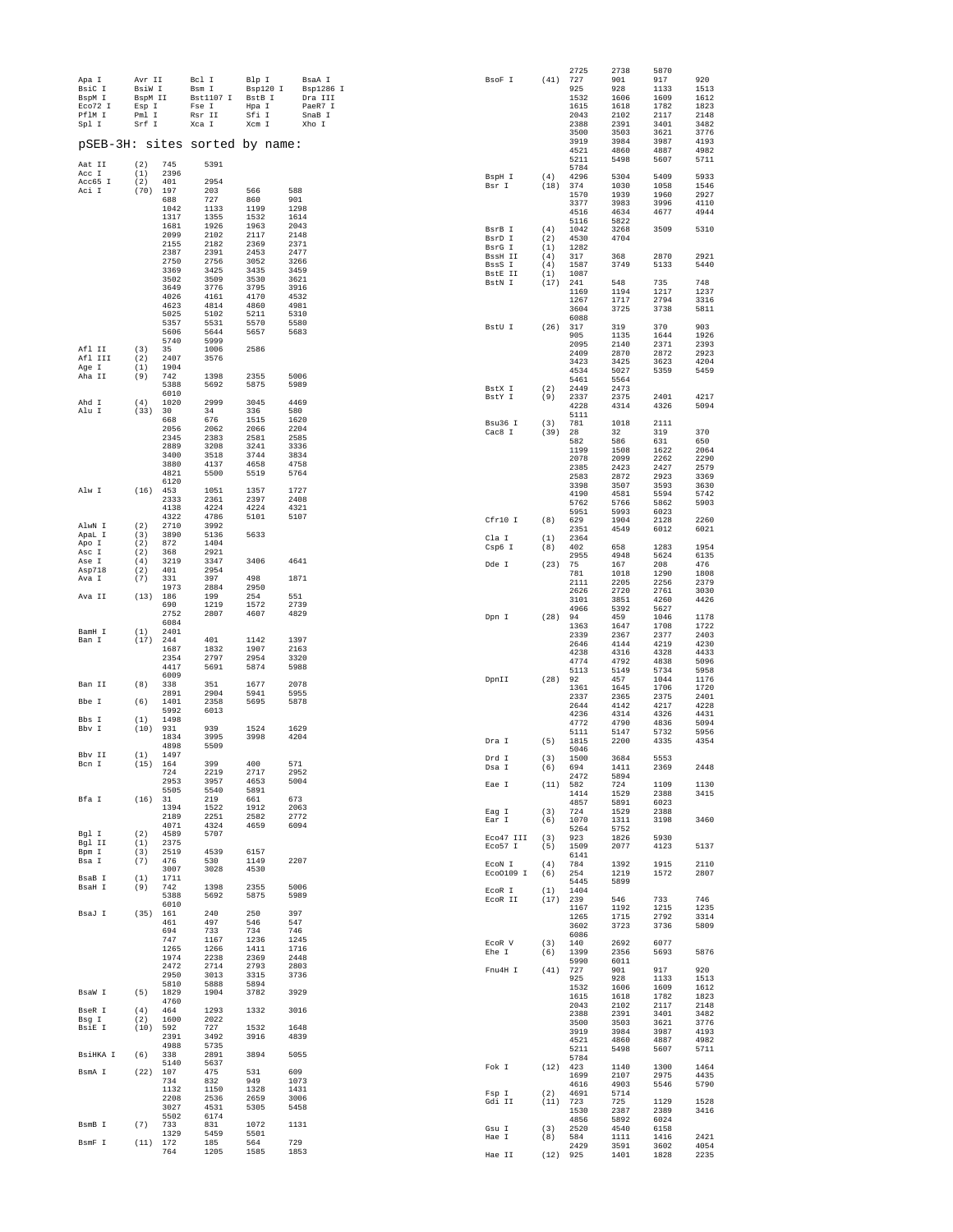|                     |             | 2358                | 3454                 | 3824                 | 5695                 | Mun I          | (1)        | 1897                 |              |              |              |
|---------------------|-------------|---------------------|----------------------|----------------------|----------------------|----------------|------------|----------------------|--------------|--------------|--------------|
|                     |             | 5878                | 5932                 | 5992                 | 6013                 | Nae I          | (3)        | 631                  | 2262         | 6023         |              |
| Hae III             | (32)        | 129<br>762          | 173<br>774           | 584<br>987           | 726<br>1111          | Nar I          | (6)        | 1398<br>5989         | 2355<br>6010 | 5692         | 5875         |
|                     |             | 1132                | 1197                 | 1416                 | 1531                 | Nci I          | (15)       | 163                  | 398          | 399          | 570          |
|                     |             | 2116                | 2221                 | 2390                 | 2421                 |                |            | 723                  | 2218         | 2716         | 2951         |
|                     |             | 2429                | 2681                 | 2726                 | 3417                 |                |            | 2952                 | 3956         | 4652         | 5003         |
|                     |             | 3591<br>4512        | 3602<br>4592         | 3620<br>4859         | 4054<br>5446         | Nco I          | (3)        | 5504<br>1411         | 5539<br>2448 | 5890<br>2472 |              |
|                     |             | 5744                | 5893                 | 5901                 | 6025                 | Nde I          | (1)        | 5640                 |              |              |              |
| Hga I               | (12)        | 381                 | 642                  | 895                  | 1491                 | NgoM I         | (3)        | 629                  | 2260         | 6021         |              |
|                     |             | 2168                | 2383                 | 2934                 | 3686                 | Nhe I          | (3)        | 30                   | 2062         | 2581         |              |
| HgiA I              | (6)         | 4264<br>338         | 4996<br>2891         | 5554<br>3894         | 6023<br>5055         | Nla III        | (20)       | 62<br>2452           | 1205<br>2476 | 1415<br>2613 | 1822<br>3067 |
|                     |             | 5140                | 5637                 |                      |                      |                |            | 3234                 | 3580         | 4300         | 4791         |
| HgiE II             | (2)         | 4155                | 5635                 |                      |                      |                |            | 4801                 | 4879         | 4915         | 5308         |
| Hha I               | (43)        | 319                 | 321                  | 370                  | 372                  |                |            | 5413                 | 5497         | 5864         | 5937         |
|                     |             | 648                 | 905                  | 924                  | 1400                 | Nla IV         | (38)       | 188                  | 201          | 246          | 403          |
|                     |             | 1512<br>2097        | 1827<br>2234         | 1854<br>2329         | 1926<br>2357         |                |            | 521<br>893           | 552<br>1144  | 692<br>1221  | 761<br>1399  |
|                     |             | 2872                | 2874                 | 2923                 | 2925                 |                |            | 1573                 | 1689         | 1834         | 1909         |
|                     |             | 3200                | 3360                 | 3425                 | 3453                 |                |            | 1961                 | 2165         | 2244         | 2356         |
|                     |             | 3486                | 3756                 | 3823                 | 3923                 |                |            | 2403                 | 2741         | 2754         | 2799         |
|                     |             | 4097<br>5029        | 4206<br>5361         | 4599<br>5461         | 4692<br>5564         |                |            | 2956<br>4419         | 3322<br>4513 | 3608<br>4554 | 3647<br>4765 |
|                     |             | 5694                | 5715                 | 5848                 | 5877                 |                |            | 5355                 | 5693         | 5876         | 5900         |
|                     |             | 5931                | 5991                 | 6012                 |                      |                |            | 5990                 | 6011         |              |              |
| HinC II             | (1)         | 2397                |                      |                      |                      | Not I          | (1)        | 2388                 |              |              |              |
| Hind II<br>HinD III | (1)<br>(1)  | 2397<br>2381        |                      |                      |                      | Nru I<br>Nsi I | (1)<br>(1) | 1644<br>2417         |              |              |              |
| Hinf I              | (17)        | 442                 | 450                  | 791                  | 802                  | Nsp7524 I      | (4)        | 1818                 | 3576         | 5493         | 5860         |
|                     |             | 1437                | 1769                 | 2135                 | 2254                 | NspB II        | (12)       | 588                  | 1620         | 2056         | 2371         |
|                     |             | 3111                | 3133                 | 3154                 | 3411                 |                |            | 3052                 | 3400         | 3918         | 4163         |
|                     |             | 3476<br>6102        | 3551                 | 3947                 | 4464                 | NspH I         | (4)        | 5104<br>1822         | 5570<br>3580 | 5764<br>5497 | 6120<br>5864 |
| HinI I              | (9)         | 742                 | 1398                 | 2355                 | 5006                 | Pac I          | (1)        | 2504                 |              |              |              |
|                     |             | 5388                | 5692                 | 5875                 | 5989                 | Pal I          | (32)       | 129                  | 173          | 584          | 726          |
|                     |             | 6010                |                      |                      |                      |                |            | 762                  | 774          | 987          | 1111         |
| HinP I              | (43)        | 317<br>646          | 319<br>903           | 368<br>922           | 370<br>1398          |                |            | 1132<br>2116         | 1197<br>2221 | 1416<br>2390 | 1531<br>2421 |
|                     |             | 1510                | 1825                 | 1852                 | 1924                 |                |            | 2429                 | 2681         | 2726         | 3417         |
|                     |             | 2095                | 2232                 | 2327                 | 2355                 |                |            | 3591                 | 3602         | 3620         | 4054         |
|                     |             | 2870                | 2872                 | 2921                 | 2923                 |                |            | 4512                 | 4592         | 4859         | 5446         |
|                     |             | 3198<br>3484        | 3358<br>3754         | 3423<br>3821         | 3451<br>3921         | Ple I          | (4)        | 5744<br>799          | 5893<br>2143 | 5901<br>3119 | 6025<br>3955 |
|                     |             | 4095                | 4204                 | 4597                 | 4690                 | Pme I          | (1)        | 1815                 |              |              |              |
|                     |             | 5027                | 5359                 | 5459                 | 5562                 | PpuM I         | (4)        | 254                  | 1219         | 1572         | 2807         |
|                     |             | 5692                | 5713                 | 5846                 | 5875                 | Psp1406 I      | (3)        | 2019                 | 4695         | 5068         |              |
|                     |             | 5929                | 5989                 | 6010                 |                      | PspA I         | (2)        | 397                  | 2950         |              |              |
| Hpa II              | (31)        | 163<br>723          | 398<br>1401          | 569<br>1830          | 630<br>1905          | Pst I<br>Pvu I | (4)<br>(3) | 921<br>1648          | 929<br>4839  | 1105<br>5735 | 2427         |
|                     |             | 2129                | 2217                 | 2229                 | 2261                 | Pvu II         | (5)        | 1620                 | 2056         | 3400         | 5764         |
|                     |             | 2352                | 2716                 | 2951                 | 3294                 |                |            | 6120                 |              |              |              |
|                     |             | 3783                | 3930                 | 3956                 | 4146                 | Rsa I          | (8)        | 403                  | 659          | 1284         | 1955         |
|                     |             | 4550<br>5003        | 4584<br>5504         | 4651<br>5538         | 4761<br>5890         | Sac I          | (2)        | 2956<br>338          | 4949<br>2891 | 5625         | 6136         |
|                     |             | 6013                | 6022                 | 6037                 |                      | Sac II         | (1)        | 2372                 |              |              |              |
| Hph I               |             | $(19)$ 1157         | 1183                 | 1401                 | 2432                 | Sal I          | (1)        | 2395                 |              |              |              |
|                     |             | 2438                | 2456                 | 2462                 | 2480                 | Sap I          | (2)        | 3198                 | 3460         |              |              |
|                     |             | 2486<br>5162        | 4313<br>5195         | 4540<br>5479         | 4954<br>5488         | Sau3A I        | (28)       | 92<br>1361           | 457<br>1645  | 1044<br>1706 | 1176<br>1720 |
|                     |             | 5981                | 6026                 | 6107                 |                      |                |            | 2337                 | 2365         | 2375         | 2401         |
| Kas I               | (6)         | 1397                | 2354                 | 5691                 | 5874                 |                |            | 2644                 | 4142         | 4217         | 4228         |
|                     |             | 5988                | 6009                 |                      |                      |                |            | 4236                 | 4314         | 4326         | 4431         |
| Kpn I<br>Mae I      | (2)<br>(16) | 405<br>31           | 2958<br>219          | 661                  | 673                  |                |            | 4772<br>5111         | 4790<br>5147 | 4836<br>5732 | 5094<br>5956 |
|                     |             | 1394                | 1522                 | 1912                 | 2063                 | Sau96 I        | (27)       | 127                  | 171          | 186          | 199          |
|                     |             | 2189                | 2251                 | 2582                 | 2772                 |                |            | 254                  | 551          | 690          | 760          |
|                     |             | 4071                | 4324                 | 4659                 | 6094                 |                |            | 773                  | 985          | 1196         | 1219         |
| Mae II              | (10)        | 742<br>2302         | 1081<br>4279         | 1122<br>4695         | 2019<br>5068         |                |            | 1572<br>2739         | 2219<br>2752 | 2679<br>2807 | 2724<br>4511 |
|                     |             | 5388                | 5830                 |                      |                      |                |            | 4590                 | 4607         | 4829         | 5445         |
| Mae III             | (20)        | 39                  | 994                  | 1022                 | 1087                 |                |            | 5742                 | 5899         | 6084         |              |
|                     |             | 1231                | 2331                 | 2347                 | 2590                 | Sca I          | (1)        | 4949                 |              |              |              |
|                     |             | 3068<br>4394        | 3932<br>4725         | 3995<br>4783         | 4111<br>4936         | ScrF I         | (32)       | 163<br>548           | 241<br>570   | 398<br>723   | 399<br>735   |
|                     |             | 5124                | 5512                 | 5803                 | 5823                 |                |            | 748                  | 1169         | 1194         | 1217         |
| Mbo I               | (28)        | 92                  | 457                  | 1044                 | 1176                 |                |            | 1237                 | 1267         | 1717         | 2218         |
|                     |             | 1361                | 1645                 | 1706                 | 1720                 |                |            | 2716                 | 2794         | 2951         | 2952         |
|                     |             | 2337<br>2644        | 2365<br>4142         | 2375<br>4217         | 2401<br>4228         |                |            | 3316<br>3956         | 3604<br>4652 | 3725<br>5003 | 3738<br>5504 |
|                     |             | 4236                | 4314                 | 4326                 | 4431                 |                |            | 5539                 | 5811         | 5890         | 6088         |
|                     |             | 4772                | 4790                 | 4836                 | 5094                 | Sec I          | (35)       | 161                  | 240          | 250          | 397          |
|                     |             | 5111                | 5147                 | 5732                 | 5956                 |                |            | 461                  | 497          | 546          | 547          |
| Mbo II              |             | $(14)$ 1086<br>1530 | 1299<br>3214         | 1445<br>3448         | 1502<br>4237         |                |            | 694<br>747           | 733<br>1167  | 734<br>1236  | 746<br>1245  |
|                     |             | 4310                | 5065                 | 5143                 | 5252                 |                |            | 1265                 | 1266         | 1411         | 1716         |
|                     |             | 5740                | 5952                 |                      |                      |                |            | 1974                 | 2238         | 2369         | 2448         |
| Mlu I<br>Mme I      | (1)<br>(6)  | 2407<br>829         | 1106                 | 3015                 | 3067                 |                |            | 2472<br>2950         | 2714<br>3013 | 2793<br>3315 | 2803<br>3736 |
|                     |             | 3790                | 3974                 |                      |                      |                |            | 5810                 | 5888         | 5894         |              |
| Mnl I               | (52)        | 167                 | 216                  | 368                  | 387                  | SfaN I         |            | $(21)$ 185           | 444          | 641          | 938          |
|                     |             | 432                 | 460                  | 484                  | 506                  |                |            | 1485<br>2088         | 1542         | 1674         | 1720<br>3672 |
|                     |             | 510<br>1168         | 566<br>1271          | 776<br>1304          | 872<br>1310          |                |            | 4724                 | 2738<br>4917 | 2996<br>5164 | 5525         |
|                     |             | 1313                | 1319                 | 1349                 | 1352                 |                |            | 5617                 | 5655         | 5693         | 6009         |
|                     |             | 1367                | 1374                 | 1390                 | 1454                 |                |            | 6021                 |              |              |              |
|                     |             | 1795                | 1796                 | 1880                 | 1969                 | Sfc I          | (11)       | 15                   | 917          | 925          | 1101         |
|                     |             | 2064<br>2769        | 2106<br>2921         | 2160<br>2940         | 2176<br>2985         |                |            | 1496<br>4032         | 2423<br>4710 | 2566<br>6128 | 3841         |
|                     |             | 3012                | 3036                 | 3096                 | 3425                 | Sma I          | (2)        | 399                  | 2952         |              |              |
|                     |             | 3474                | 3684                 | 3757                 | 4008                 | Spe I          | (1)        | 660                  |              |              |              |
|                     |             | 4408                | 4489                 | 4635                 | 4841                 | Sph I          | (1)        | 5864                 |              |              |              |
| Msc I               | (3)         | 5436<br>584         | 5494<br>1111         | 5754<br>1416         | 6038                 | Ssp I<br>Stu I | (2)<br>(1) | 3119<br>2421         | 5273         |              |              |
| Mse I               | (26)        | 36                  | 1007                 | 1119                 | 1149                 | Sty I          | (9)        | 250                  | 461          | 1245         | 1411         |
|                     |             | 1173                | 1814                 | 2199                 | 2500                 |                |            | 2238                 | 2448         | 2472         | 2803         |
|                     |             | 2504                | 2587                 | 3121                 | 3219                 |                |            | 3013                 |              |              |              |
|                     |             | 3347                | 3406                 | 4282<br>4406         | 4334<br>4641         | Taq I          | (12)       | 794                  | 1038         | 1349<br>2211 | 1360<br>2364 |
|                     |             | 4339<br>4680        | 4353<br>5045         | 5417                 | 5598                 |                |            | 1705<br>2396         | 2069<br>3114 | 3676         | 5120         |
|                     |             | 5795                | 6065                 |                      |                      | Tfi I          | (7)        | 442                  | 802          | 1437         | 1769         |
| Msl I               | (4)         | 2447                | 2471                 | 4721                 | 4880                 |                |            | 3154                 | 3411         | 3551         |              |
| Msp I               | (31)        | 163<br>723          | 398                  | 569<br>1830          | 630<br>1905          | Tsp45 I        | (7)        | 1022<br>4936         | 1231<br>5512 | 2347<br>5823 | 4725         |
|                     |             | 2129                | 1401<br>2217         | 2229                 | 2261                 | Tth111 I       | (4)        | 390                  | 811          | 1217         | 2943         |
|                     |             | 2352                | 2716                 | 2951                 | 3294                 | Tth111 II      | (9)        | 146                  | 422          | 613          | 632          |
|                     |             |                     |                      |                      |                      |                |            |                      |              |              |              |
|                     |             | 3783                | 3930                 | 3956                 | 4146                 |                |            | 2278                 | 2698         | 4165         | 4174         |
|                     |             | 4550                | 4584                 | 4651                 | 4761                 |                |            | 4204                 |              |              |              |
|                     |             | 5003                | 5504                 | 5538                 | 5890                 | Vsp I          | (4)        | 3219                 | 3347         | 3406         | 4641         |
|                     |             | 6013                | 6022                 | 6037                 |                      | Xba I          | (2)        | 218                  | 2771         |              |              |
| MspAl I             | $(12)$ 588  | 3052<br>5104        | 1620<br>3400<br>5570 | 2056<br>3918<br>5764 | 2371<br>4163<br>6120 | Xho II         | (9)        | 2337<br>4228<br>5111 | 2375<br>4314 | 2401<br>4326 | 4217<br>5094 |